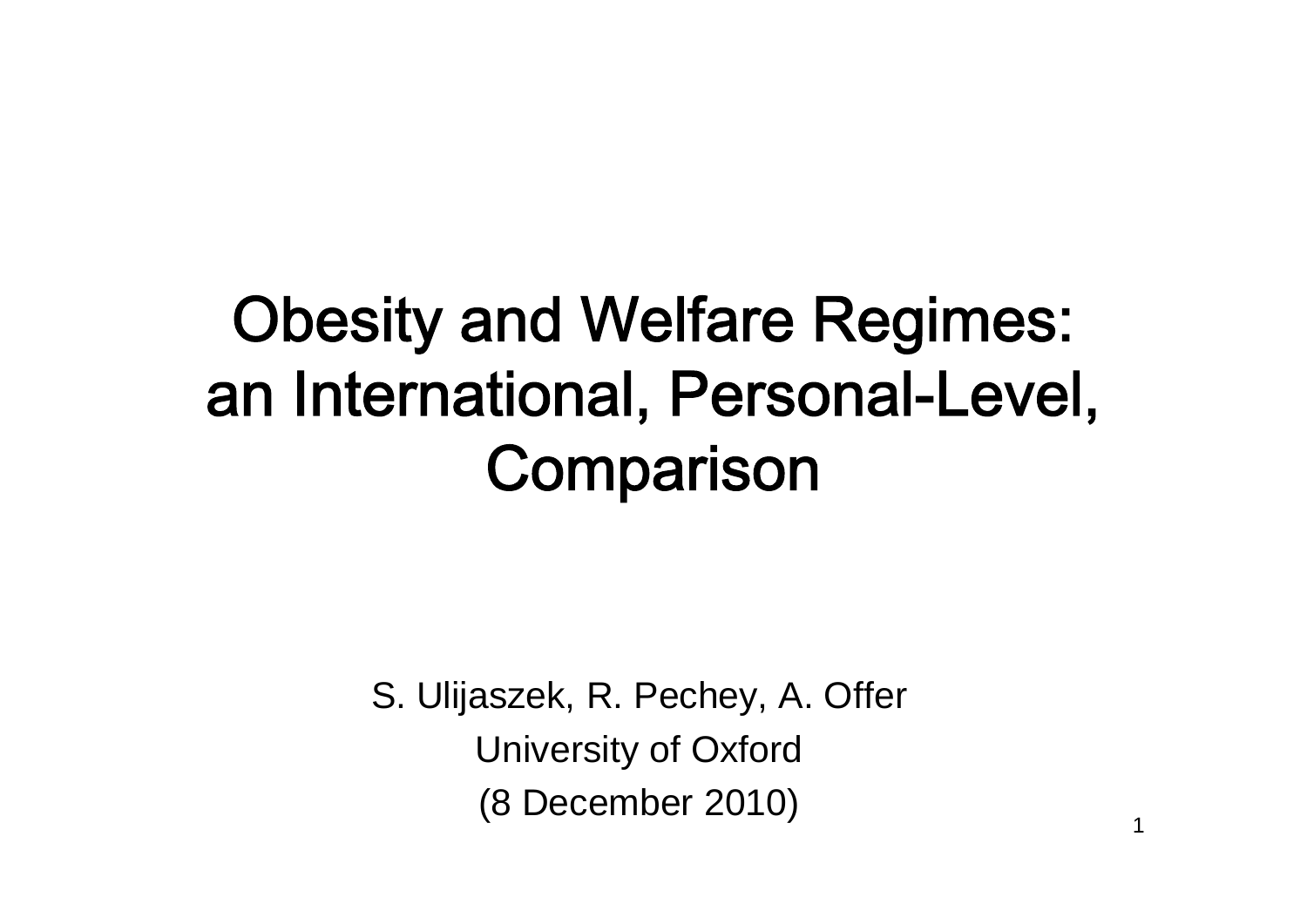### Hypotheses

- Obesity rises faster in market-liberal than in Social Democratic countries.
- This is due to higher levels of personal stress:
	- more intense labour and product market competition in market liberal countries
	- lower coverage of social insurance
- Established in aggregate in *EHB* article
- Insecurity variables:
	- Dependence security
	- Workplace security Dominate other variables:
	- Fast-food shock
	- **Inequality**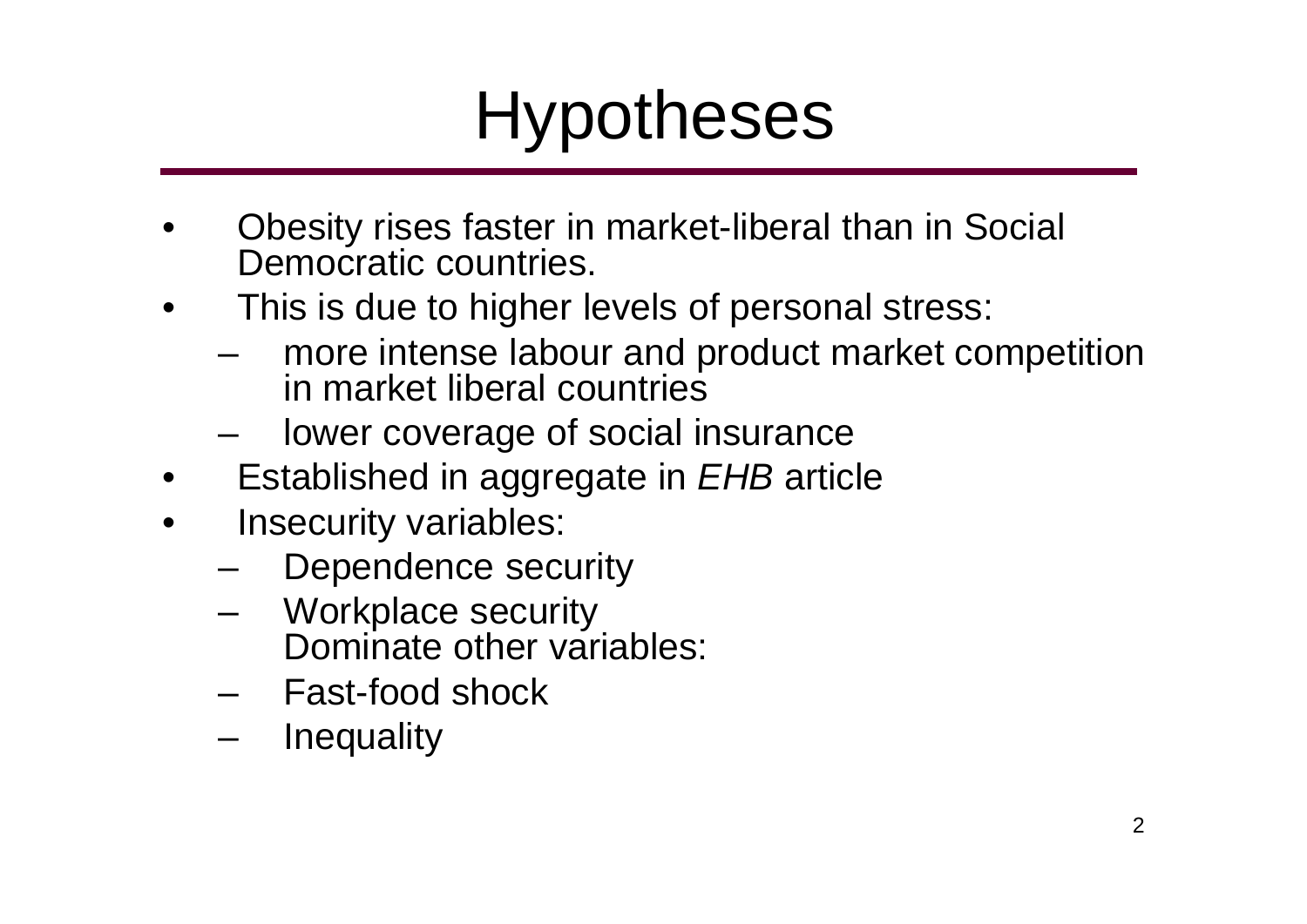### This project:

- Individual level variables
- Comparison of extremes: social democracy vs. market liberalism.
- Data:
	- UK, Denmark, USA, and Sweden.
	- Periodic national level random samples of the whole population.
	- Period covered from 1980s to the present.
	- Variables:
	- 1. demographics, height and weight, and general health variables.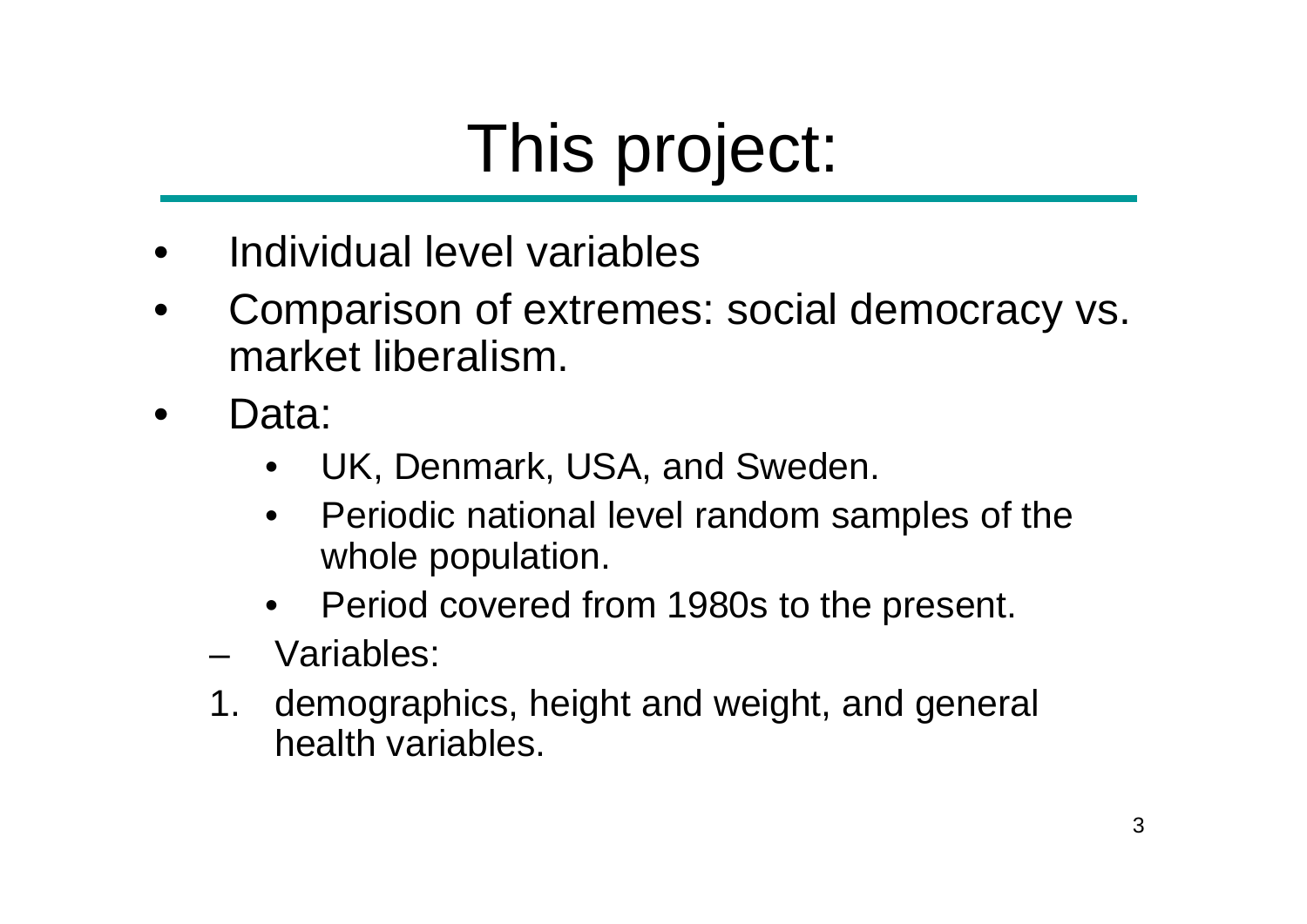# **Strategy**

- (1) Descriptive:
	- Establish rate and pace of obesity increase over time in different countries.
	- Divide samples into three groups: normal (20-25 BMI), overweight (BMI 25-30), and obese (30+ BMI)
	- For each country:
		- Establish covariates of obesity in crosssections (ordered logistic regressions)
		- Establish covariates of obesity over time (cross-sectional time-series regressions)
		- Compare results in different countries.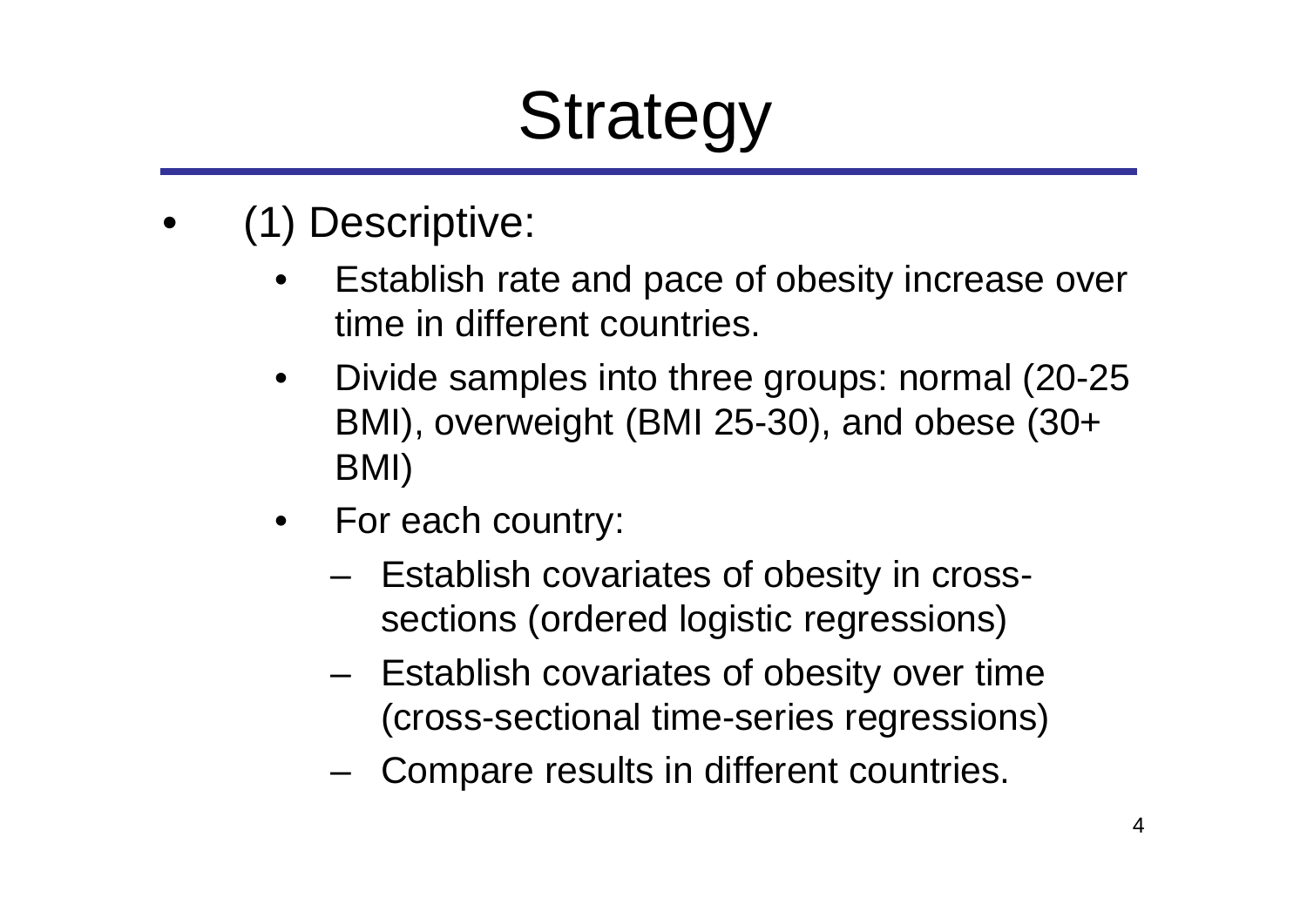# (2) Analytical:

- Hypothesis: obesity associated with stress.
	- *Symptoms of stress:* mental health and stress variables: fifteen variables relating to mood, emotional competence, mental disorder
		- » Stress not always observable.
		- » Differential resilience to stress.
		- » Causation may be from obesity to stress.
	- *Stressors:*
		- » socio-economic variables
		- » family status
		- » settlement rank
		- » occupation
		- » welfare regime attributes
		- » fast-food shock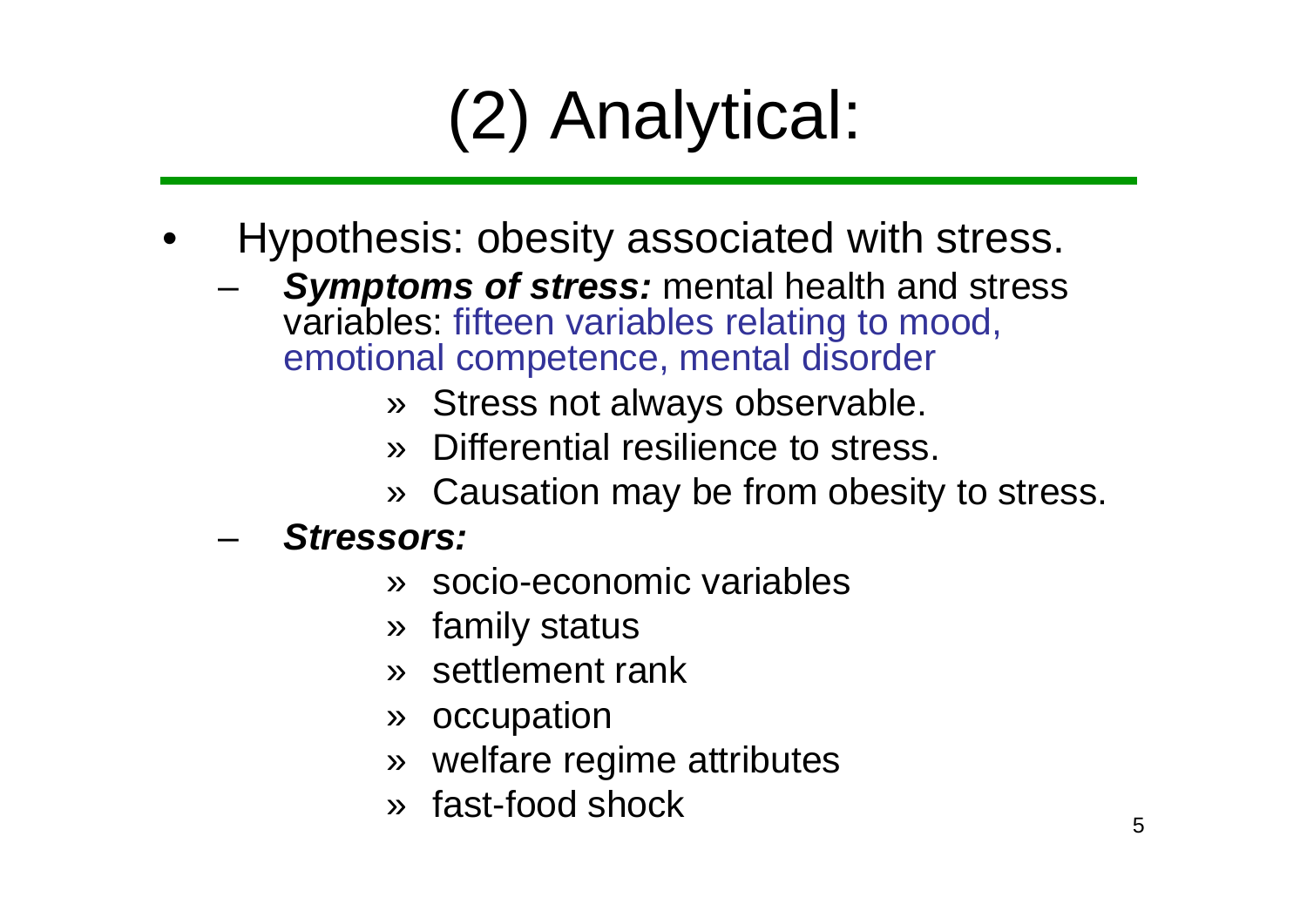#### Research method: use stressors as proxies for stress

• Compare cross-sectional regressions using stressors with cross-sectional regressions using mental health variables. e.g.



bmino

**'Worry' Factor**

*Health Survey of England*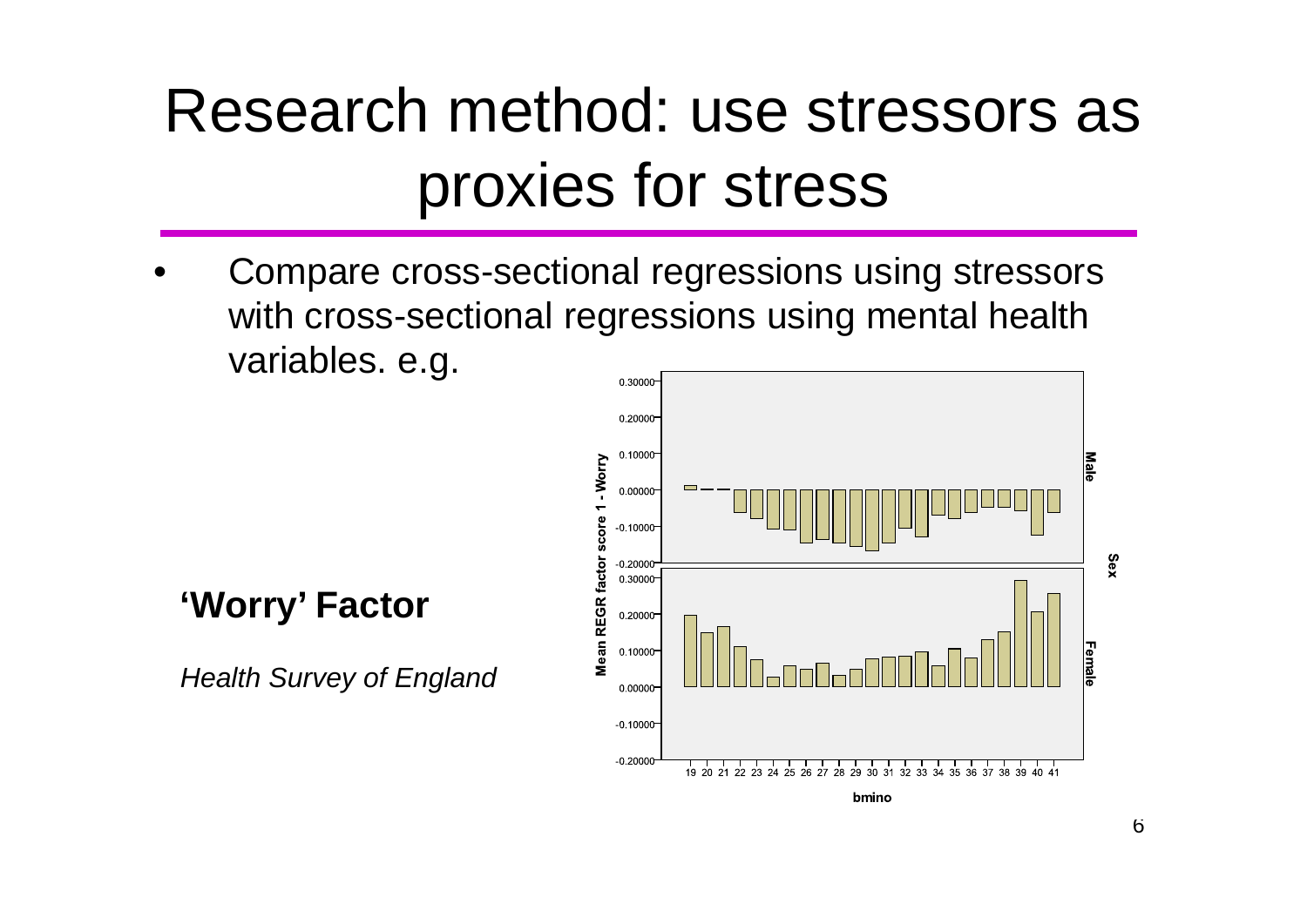Lags

- Also cross-section time-series
- Use VAR to establish lag structures
- Use Scandinavian data to establish *intergenerational* comparison of stressors:
	- Stressors on mother/parents predict obesity in children?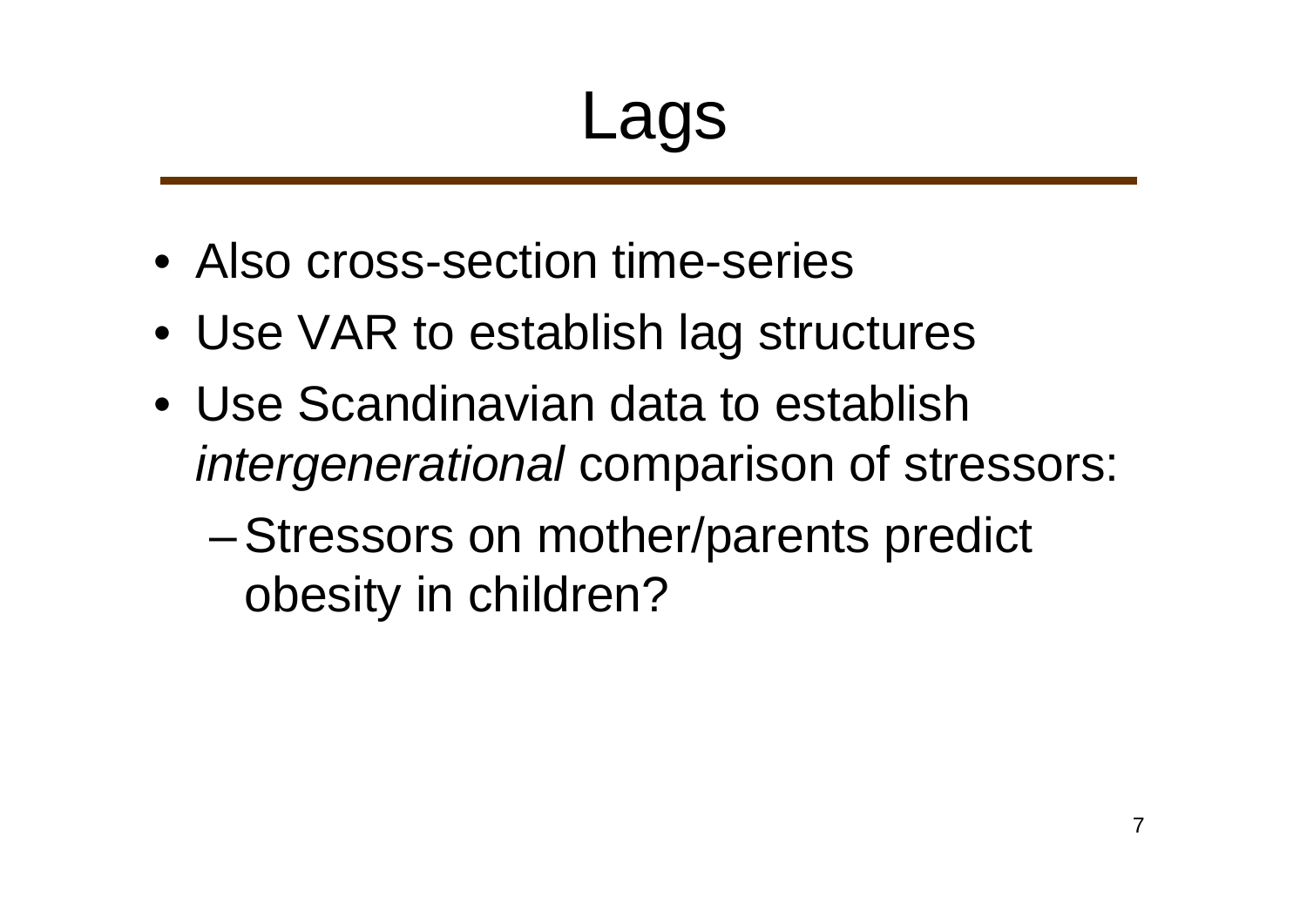# Methodological challenges

- For each country:
- Cross-sectional studies to use ordered logistic regressions. Use OLS for cross-sections of just the obese with continuous dependent weight variable?
- Pseudo-panel regressions to measure change over time.
- Discriminant analysis?
- Is there any scope for multilevel analysis?
	- Not enough level-two observations? Need at least 30.
	- might just be possible using states as level 2 variables in USA.
	- any scope for data pooling for all four countries? Once comparative patterns are established, could be used in an encompassing regression as validation.